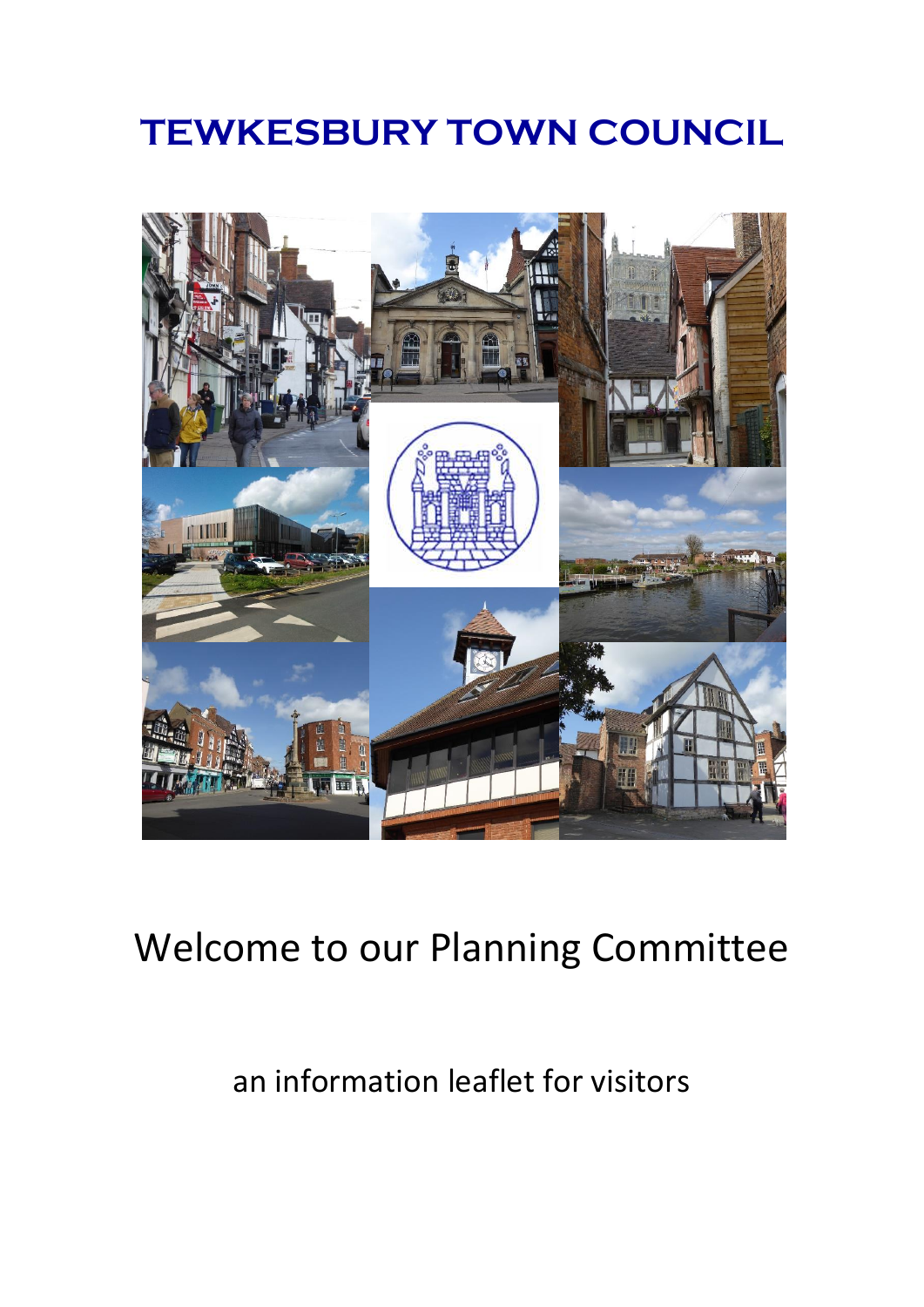# Welcome to this meeting of Tewkesbury Town Council's Planning Committee

If you have never been to a meeting before, this booklet will help you to understand our procedures. We hope that you will find the meeting interesting and that you will want to come again. We think it is really important that you have the opportunity to play your part in shaping, preserving and enhancing our unique, historical riverside town.

#### **Before the meeting ……**

Planning meetings usually take place every two weeks, depending on the time of year. At least three clear days before each meeting, the agenda will be published on our website

#### **www.tewkesburytowncouncil.gov.uk**

and displayed in at least one of our noticeboards, which can be found:

- Here at the Town Hall
- At the Warwick Place Play Area, Priors Park
- By the south side bus stop on Ashchurch Road, Newtown
- In front of the shops on Carrant Road, Mitton

Sometimes you will hear about planning applications that cause you concern or excitement, either by word of mouth, by seeing a planning notice on a site, or by social media. To find out more, you can either visit Tewkesbury Borough Council's Planning Portal at

#### www.**tewkesbury**.gov.uk/**planning**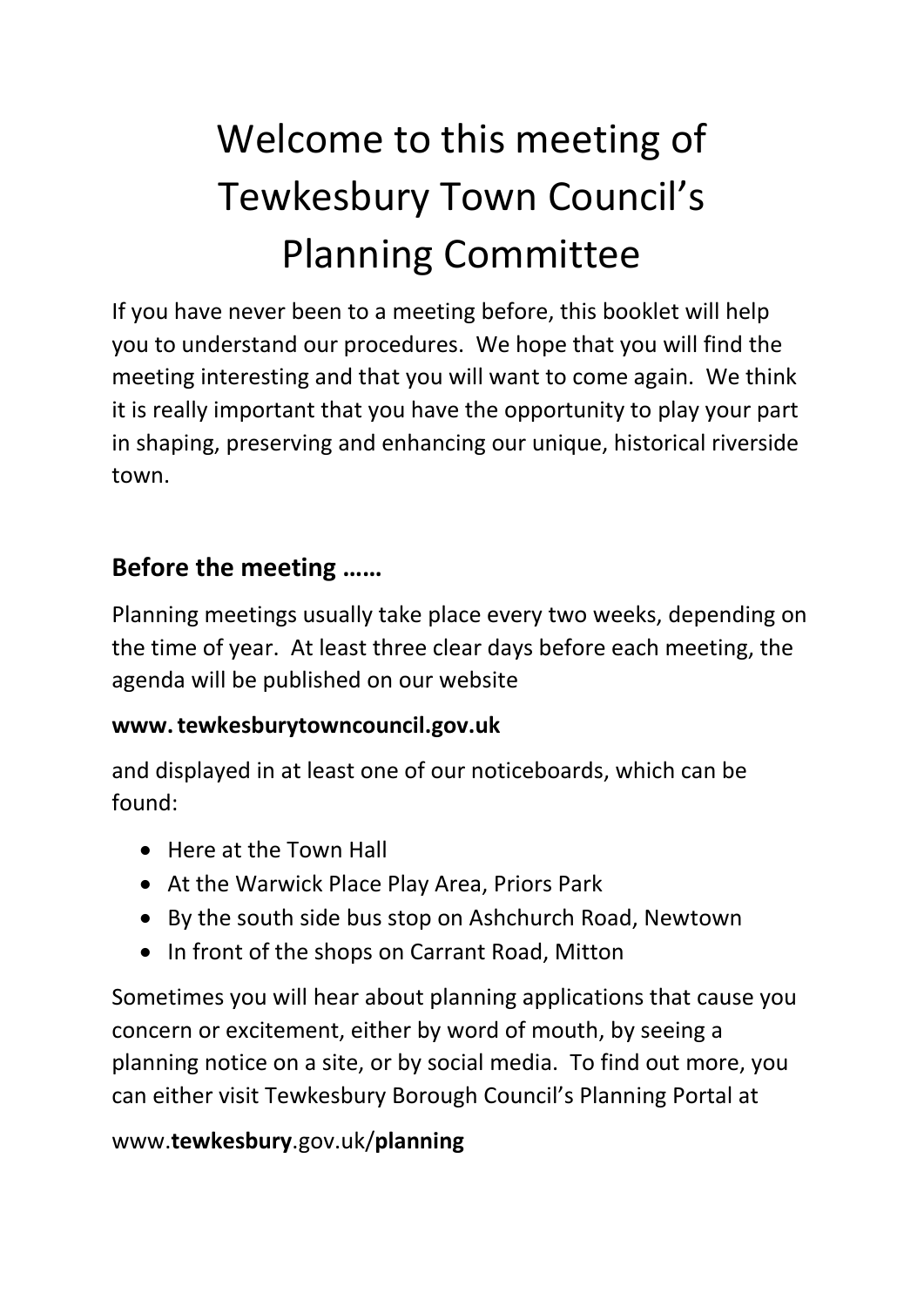or you can attend Planning Committee meetings. If you want to express an opinion you can do that too, either through the Planning Portal, at a meeting, or by contacting one of your ward councillors. Contact details are available on our website.

#### **Our pre-applications policy…..**

Here at Tewkesbury Town Council we have adopted a preapplications policy. This give us a code of conduct to follow in respect of planning applications. For example, everything we do must be open to public scrutiny. It also means that councillors should not say publicly before a meeting has taken place, how they think the Council should vote, on any particular planning application.

#### **During the meeting ……**

At each meeting the chairman will give members of the public an opportunity to speak, if they wish to do so. People can speak for up to three minutes each, unless there are more than four people who wish to speak, in which case each person will have a bit less than three minutes. Please wait for the chairman to invite you to speak. If you know what you will want to say, it will help if you can plan your statement beforehand.

After members of the public have had an opportunity to speak, the planning committee will look at each item on the agenda in turn. They will discuss plans, also statements from other consultees before agreeing on their own response, which will be submitted electronically during the meeting.

Sometimes there are only a few applications to discuss and at other times there are many. We will understand if you need to leave the room quietly, before the meeting is finished.